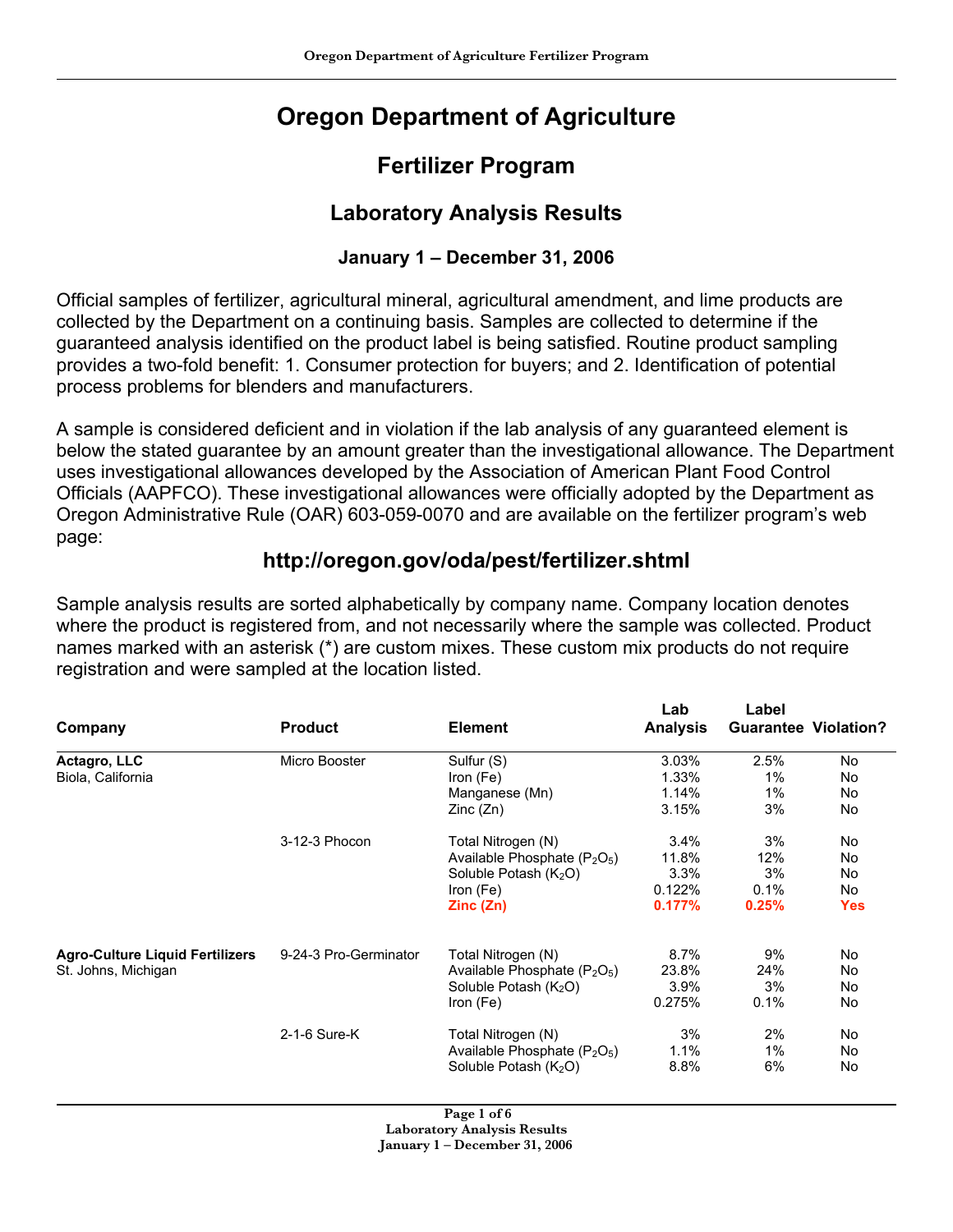| Company                                                                      | <b>Product</b>                              | <b>Element</b>                                                                                                                                                                                                                                                                               | Lab<br><b>Analysis</b>                                                                                                      | Label                                                                                                          | <b>Guarantee Violation?</b>                                                      |
|------------------------------------------------------------------------------|---------------------------------------------|----------------------------------------------------------------------------------------------------------------------------------------------------------------------------------------------------------------------------------------------------------------------------------------------|-----------------------------------------------------------------------------------------------------------------------------|----------------------------------------------------------------------------------------------------------------|----------------------------------------------------------------------------------|
| <b>Agro-Culture Liquid Fertilizers</b><br>St. Johns, Michigan                | 27-0-0-1 High NRG-N w/S Total Nitrogen (N)  | Sulfur (S)                                                                                                                                                                                                                                                                                   | 26.3%<br>1%                                                                                                                 | 27%<br>1%                                                                                                      | No<br>No                                                                         |
| <b>American Agriculture</b><br>Portland, Oregon                              | 1-5-8 Super Micro Part A                    | Total Nitrogen (N)<br>Available Phosphate (P <sub>2</sub> O <sub>5</sub> )<br>Soluble Potash (K <sub>2</sub> O)<br>Magnesium (Mg)<br>Sulfur (S)<br>Boron (B)<br>Copper (Cu)<br>Iron (Fe)<br>Manganese (Mn)<br>Molybdenum (Mo)                                                                | 0.93%<br>5%<br>11.1%<br>1.3%<br>1.58%<br>0.016%<br>0.014%<br>0.14%<br>0.053%<br>0.0009%                                     | 1%<br>5%<br>8%<br>1%<br>1%<br>0.02%<br>0.01%<br>0.12%<br>0.05%<br>0.0008%                                      | No<br>No<br>No<br>No<br>No<br>No<br>No<br>No<br>No<br>No                         |
|                                                                              | 9-7-14 Vita Grow                            | Zinc(Zn)<br>Total Nitrogen (N)<br>Available Phosphate (P <sub>2</sub> O <sub>5</sub> )<br>Soluble Potash (K <sub>2</sub> O)<br>Calcium (Ca)<br>Magnesium (Mg)<br>Sulfur (S)<br>Boron (B)<br>Chlorine (CI) (Max)<br>Copper (Cu)<br>Iron (Fe)<br>Manganese (Mn)<br>Molybdenum (Mo)<br>Zinc(Zn) | 0.014%<br>8.9%<br>6.4%<br>16.4%<br>9.2%<br>1.9%<br>2.35%<br>0.025%<br>0.15%<br>0.02%<br>0.17%<br>0.12%<br>0.0015%<br>0.024% | 0.01%<br>9%<br>7%<br>14%<br>9.5%<br>1.5%<br>1.5%<br>0.03%<br>1%<br>0.02%<br>0.15%<br>0.075%<br>0.001%<br>0.02% | No<br>No<br>No<br>No<br>No<br>No<br>No<br>No<br>No<br>No<br>No<br>No<br>No<br>No |
|                                                                              | 4-14-24 Vita Grow<br>Super Micro            | Total Nitrogen (N)<br>Available Phosphate (P <sub>2</sub> O <sub>5</sub> )<br>Soluble Potash (K <sub>2</sub> O)<br>Magnesium (Mg)<br>Boron (B)<br>Chlorine (CI) (Max)<br>Copper (Cu)<br>Iron (Fe)<br>Manganese (Mn)<br>Molybdenum (Mo)<br>Zinc (Zn)                                          | 3.6%<br>13.3%<br>29.7%<br>3.6%<br>0.032%<br>0.29%<br>0.031%<br>0.35%<br>0.14%<br>0.0023%<br>0.042%                          | 4%<br>14%<br>24%<br>3%<br>0.06%<br>2%<br>0.04%<br>0.3%<br>0.15%<br>0.002%<br>0.04%                             | No<br>No<br>No<br>No<br><b>Yes</b><br>No<br>No<br>No<br>No<br>No<br>No           |
| <b>American Agritech</b><br>Tempe, Arizona                                   | 2-0-0 Cal Mag Plus                          | Total Nitrogen (N)<br><b>Calcium (Ca)</b><br>Magnesium (Mg)<br>Iron (Fe)                                                                                                                                                                                                                     | 1.9%<br>2.5%<br>1.42%<br>0.094%                                                                                             | 2%<br>3.2%<br>1.2%<br>0.1%                                                                                     | No<br><b>Yes</b><br>No<br>No                                                     |
| <b>Bella Via, LLC</b><br>Rohnert Park, California                            | 16-0-0 Metanaturals<br>Organic Nitrogen     | <b>Total Nitrogen (N)</b><br><b>Urea Nitrogen</b>                                                                                                                                                                                                                                            | 13.5%<br>13.0%                                                                                                              | 16%<br>0%                                                                                                      | <b>Yes</b><br><b>Yes</b>                                                         |
| <b>Bloomington Wholesale</b><br><b>Garden Supply</b><br>Bloomington, Indiana | 10-10-2 Sunleaves<br>Peruvian Seabird Guano | Total Nitrogen (N)<br>Available Phosphate (P <sub>2</sub> O <sub>5</sub> )<br>Soluble Potash (K <sub>2</sub> O)<br>P <sub>909</sub> 2 of 6                                                                                                                                                   | 11.2%<br>14.9%<br>4.2%                                                                                                      | 10%<br>10%<br>2%                                                                                               | No<br>No<br>No                                                                   |

 **Page 2 of 6 Laboratory Analysis Results January 1 – December 31, 2006**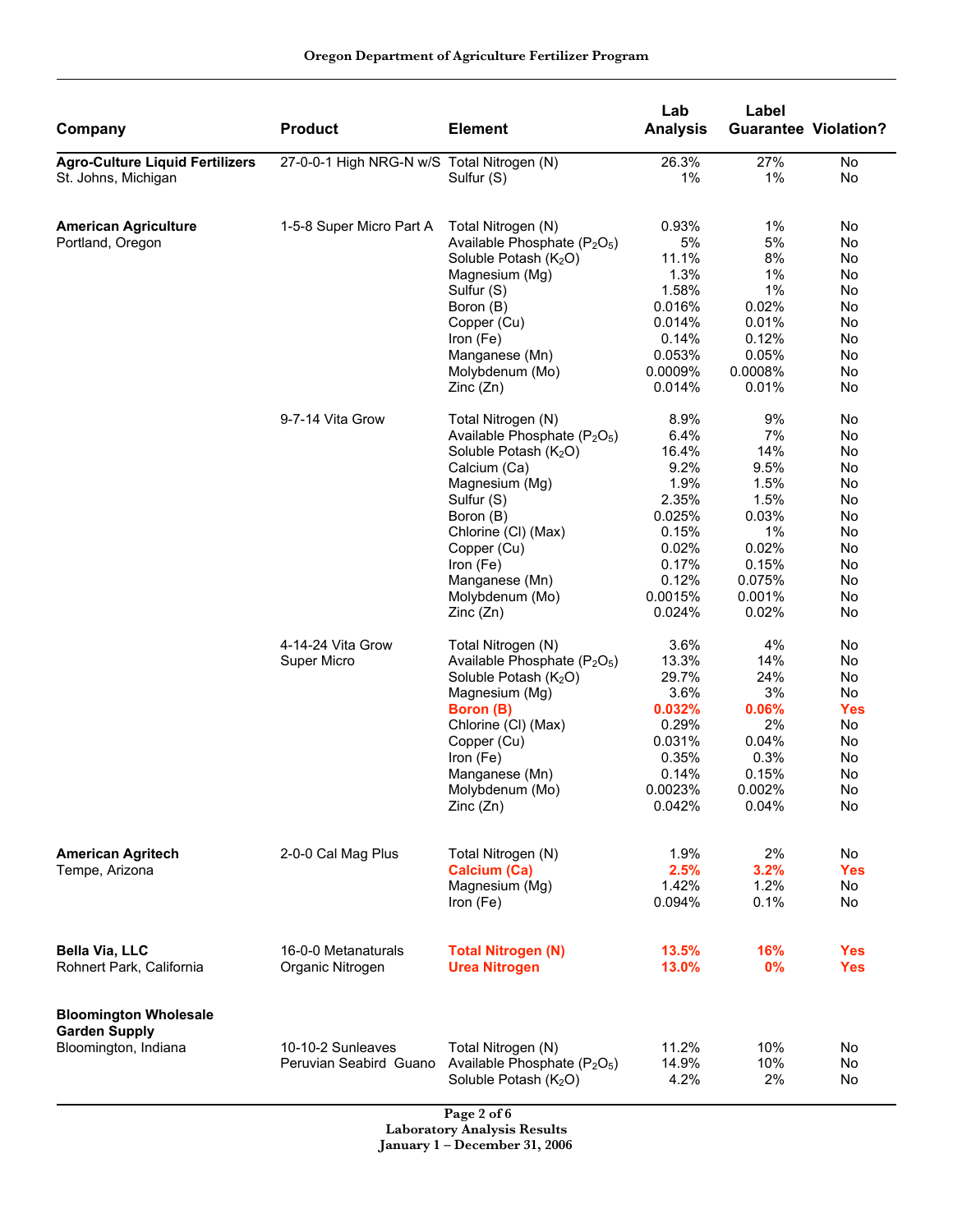| Company                                                          | <b>Product</b>                                        | <b>Element</b>                                                                                                                                                                                                                                                   | Lab<br><b>Analysis</b>                                                                                        | Label<br><b>Guarantee Violation?</b>                                                                     |                                                                                      |
|------------------------------------------------------------------|-------------------------------------------------------|------------------------------------------------------------------------------------------------------------------------------------------------------------------------------------------------------------------------------------------------------------------|---------------------------------------------------------------------------------------------------------------|----------------------------------------------------------------------------------------------------------|--------------------------------------------------------------------------------------|
| <b>Caltec Agri Marketing Services</b><br>Modesto, California     | 0.309-1.7-0.6 Kelpak<br>Liquid Seaweed<br>Concentrate | Total Nitrogen (N)<br>Available Phosphate (P <sub>2</sub> O <sub>5</sub> )<br>Soluble Potash (K <sub>2</sub> O)                                                                                                                                                  | 0.43%<br>1.56%<br>1.2%                                                                                        | 0.309%<br>1.7%<br>0.6%                                                                                   | No<br>No<br>No                                                                       |
| <b>Down to Earth Distributors</b><br>Eugene, Oregon              | 3-2-2 Vegan Mix 100%<br>Natural Fertilizer            | <b>Total Nitrogen (N)</b><br>Available Phosphate (P <sub>2</sub> O <sub>5</sub> )<br>Soluble Potash (K <sub>2</sub> O)                                                                                                                                           | 2.5%<br>1.9%<br>2.8%                                                                                          | 3%<br>2%<br>2%                                                                                           | <b>Yes</b><br>No<br>No                                                               |
| ENP, Inc.<br>Mendota, Illinois                                   | Age Old Organics<br>Guano – Fruit                     | Total Nitrogen (N)<br>Available Phosphate (P <sub>2</sub> O <sub>5</sub> )<br>Soluble Potash (K <sub>2</sub> O)<br>Calcium (Ca)                                                                                                                                  | 6.2%<br>18.78%<br>1%<br>14.4%                                                                                 | 2%<br>10%<br>20%<br>$1\%$                                                                                | No<br>No<br><b>Yes</b><br>No                                                         |
| Fox Farm Soil & Fertilizer Co.<br>Arcata, California             | 6-4-4 Grow Big Liquid<br>Plant Food                   | Total Nitrogen (N)<br>Available Phosphate (P <sub>2</sub> O <sub>5</sub> )<br>Soluble Potash (K <sub>2</sub> O)<br>Magnesium (Mg)<br>Sulfur (S)<br>Boron (B)<br>Copper (Cu)<br>Iron (Fe)<br>Manganese (Mn)<br><b>Molybdenum (Mo)</b><br>Zinc(Zn)                 | 6.5%<br>4.2%<br>5.4%<br>1.04%<br>0.77%<br>0.21%<br>0.78%<br>0.24%<br>0.0891%<br>0.164%<br>0.0948%             | 6%<br>4%<br>4%<br>0.6%<br>0.5%<br>0.2%<br>0.05%<br>0.1%<br>0.05%<br>0.0009%<br>0.05%                     | No<br>No<br>No<br>No<br>No<br>No<br>No<br>No<br>No<br><b>Yes</b><br>No               |
|                                                                  | 0-3-0 Peace of Mind<br>Rock Phosphate                 | Available Phosphate (P <sub>2</sub> O <sub>5</sub> )<br>Calcium (Ca)<br><b>Magnesium (Mg)</b>                                                                                                                                                                    | 3.2%<br>25.2%<br>0.33%                                                                                        | 3%<br>26%<br>3.44%                                                                                       | No<br>No.<br><b>Yes</b>                                                              |
| <b>Futchatec Distribution Ltd.</b><br>Burnaby, British, Columbia | 1.8-0.5-3.1 Dutch Master<br>One Flower                | Total Nitrogen (N)<br>Available Phosphate (P <sub>2</sub> O <sub>5</sub> )<br>Soluble Potash (K <sub>2</sub> O)<br><b>Calcium (Ca)</b><br>Magnesium (Mg)<br>Sulfur (S)<br>Boron (B)<br>Copper (Cu)<br>Iron (Fe)<br>Manganese (Mn)<br>Molybdenum (Mo)<br>Zinc(Zn) | 1.6%<br>0.94%<br>3.9%<br>0.75%<br>0.48%<br>0.1%<br>0.0035%<br>0.0016%<br>0.024%<br>0.004%<br>0.001%<br>0.003% | 1.8%<br>0.5%<br>3.1%<br>1.45%<br>0.5%<br>0.3%<br>0.003%<br>0.002%<br>0.04%<br>0.005%<br>0.001%<br>0.002% | No<br>No<br>No<br><b>Yes</b><br>No<br>No<br>No<br>No<br><b>Yes</b><br>No<br>No<br>No |
| Green Air Products, Inc.<br>Gresham, Oregon                      | Micro Base B                                          | Total Nitrogen (N)<br>Available Phosphate (P <sub>2</sub> O <sub>5</sub> )<br>Soluble Potash (K <sub>2</sub> O)                                                                                                                                                  | 1.54%<br>3.8%<br>9.6%                                                                                         | 1.5%<br>3.9%<br>7.47%                                                                                    | No<br>No<br>No                                                                       |
| <b>Grigg Bros.</b><br>Albion, Idaho                              | 8-0-4 + 10 Ca Tru-Foliar<br>Sili-Kal B                | Total Nitrogen (N)<br>Soluble Potash (K <sub>2</sub> O)<br>Calcium (Ca)<br>Boron (B)                                                                                                                                                                             | 9.4%<br>4.1%<br>10.4%<br>0.044%                                                                               | 8%<br>4%<br>10%<br>0.04%                                                                                 | No<br>No<br>No.<br>No                                                                |

 **Page 3 of 6 Laboratory Analysis Results January 1 – December 31, 2006**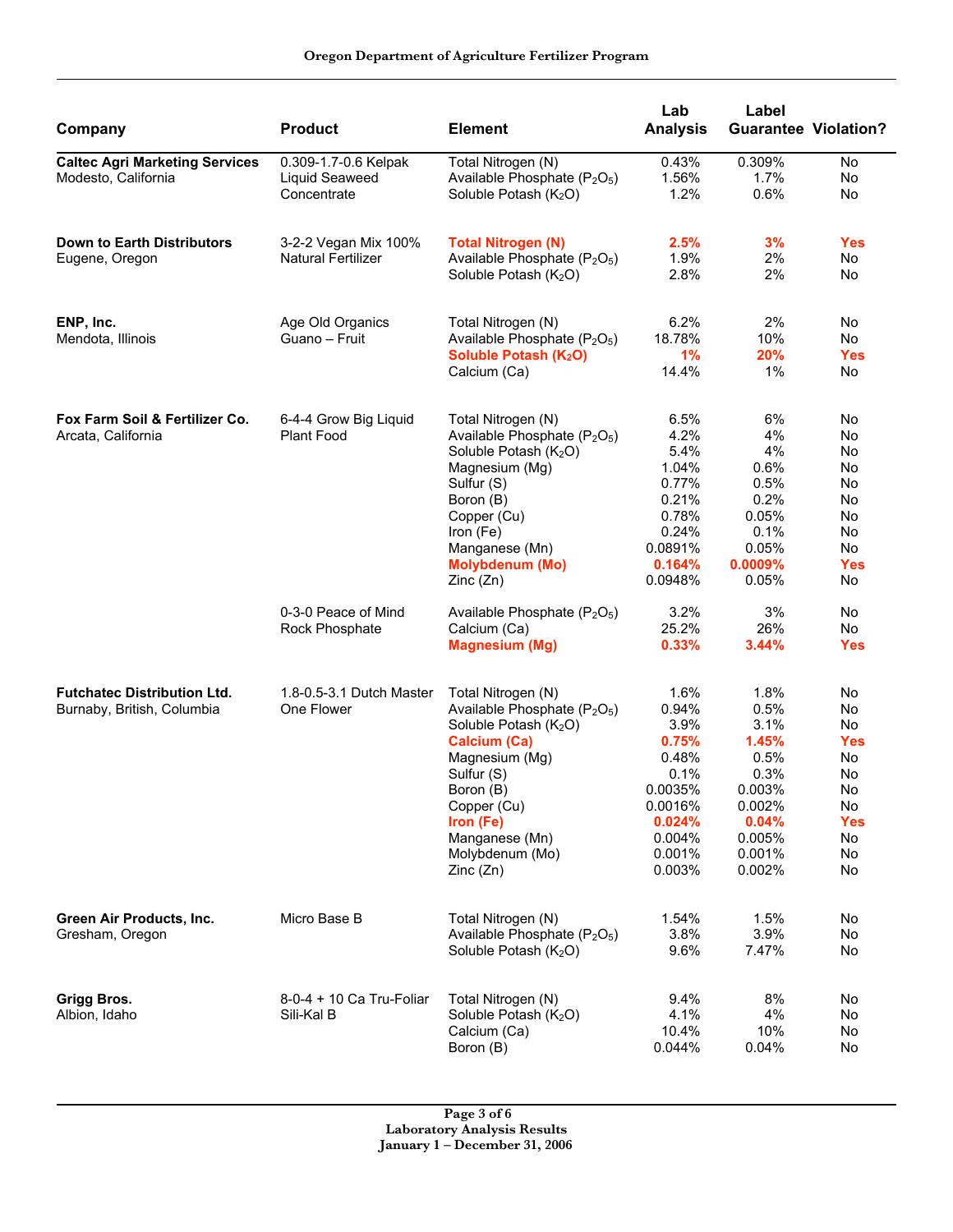| Company                          | <b>Product</b>                                 | <b>Element</b>                                                             | Lab<br><b>Analysis</b> | Label<br><b>Guarantee Violation?</b> |                  |
|----------------------------------|------------------------------------------------|----------------------------------------------------------------------------|------------------------|--------------------------------------|------------------|
| Grigg Bros.<br>Albion, Idaho     | 13-2-3 + Iron Tru-Foliar<br>Gary's Green Ultra | Total Nitrogen (N)<br>Available Phosphate (P <sub>2</sub> O <sub>5</sub> ) | 13.3%<br>1.9%          | 13%<br>2%                            | No<br>No         |
|                                  |                                                | Soluble Potash (K <sub>2</sub> O)                                          | 3.7%                   | 4%                                   | No               |
|                                  |                                                | Copper (Cu)                                                                | 0.13%<br>1.34%         | 0.12%<br>1.4%                        | No<br>No         |
|                                  |                                                | Iron (Fe)<br>Manganese (Mn)                                                | 0.23%                  | 0.2%                                 | No               |
|                                  |                                                | Zinc(Zn)                                                                   | 0.19%                  | 0.2%                                 | No               |
| Lebanon Seaboard Corp.           | 18-2-5 NutriFoliar                             | Total Nitrogen (N)                                                         | 17.8%                  | 18%                                  | No               |
| Lebanon, Pennsylvania            | Fertilizer + Micros                            | Available Phosphate (P <sub>2</sub> O <sub>5</sub> )                       | 1.9%                   | 2%                                   | No               |
|                                  |                                                | Soluble Potash (K <sub>2</sub> O)                                          | 4.6%                   | 5%                                   | No               |
|                                  |                                                | Sulfur (S)                                                                 | 0.035%                 | 1.2%                                 | <b>Yes</b>       |
|                                  |                                                | Copper (Cu)                                                                | 0.1%                   | 0.1%                                 | No               |
|                                  |                                                | Iron (Fe)<br>Manganese (Mn)                                                | 0.94%<br>0.11%         | $1\%$<br>0.1%                        | No<br>No         |
|                                  |                                                | Zinc(Zn)                                                                   | 0.1%                   | 0.1%                                 | No               |
| <b>Light Manufacturing Co.</b>   | Golden Grow - Grow                             | Total Nitrogen (N)                                                         | 5.6%                   | 5%                                   | No               |
| Portland, Oregon                 | Part "A"                                       | Available Phosphate (P <sub>2</sub> O <sub>5</sub> )                       | 18.9%                  | 19%                                  | No               |
|                                  |                                                | Soluble Potash (K <sub>2</sub> O)                                          | 32.1%                  | 30%                                  | No               |
|                                  |                                                | Magnesium (Mg)                                                             | 3.3%                   | 3%                                   | No               |
|                                  |                                                | Sulfur (S)                                                                 | 3.79%                  | 4%                                   | No               |
|                                  | Golden Grow - Grow<br>Part "B"                 | <b>Total Nitrogen (N)</b><br>Calcium (Ca)                                  | 12.6%<br>20%           | 15.5%<br>19%                         | <b>Yes</b><br>No |
|                                  | Golden Grow - Grow                             | Boron (B)                                                                  | 0.029%                 | 0.036%                               | No               |
|                                  | Micro-Gold Micro                               | Copper (Cu)                                                                | 0.007%                 | 0.006%                               | No               |
|                                  | <b>Nutrient Concentrate</b>                    | Iron (Fe)                                                                  | 0.28%                  | 0.31%                                | No               |
|                                  |                                                | Manganese (Mn)                                                             | 0.22%                  | 0.14%                                | No               |
|                                  |                                                | Molybdenum (Mo)                                                            | 0.0017%                | 0.001%                               | No               |
|                                  |                                                | Zinc(Zn)                                                                   | 0.075%                 | 0.05%                                | No               |
|                                  | 0-9-7 Golden Grow<br><b>Bloom Builder</b>      | Available Phosphate $(P_2O_5)$<br>Soluble Potash (K <sub>2</sub> O)        | 9%<br>8.6%             | 9%<br>7%                             | No<br>No         |
| <b>Miller Chemical &amp;</b>     | 2-8-14 Greenstim                               | Total Nitrogen (N)                                                         | 2.4%                   | 2%                                   | No               |
| <b>Fertilizer Corporation</b>    |                                                | Available Phosphate $(P_2O_5)$                                             | 8.2%                   | 8%                                   | No               |
| Hanover, Pennsylvania            |                                                | Soluble Potash (K <sub>2</sub> O)                                          | 15.6%                  | 14%                                  | No.              |
|                                  |                                                | Chlorine (CI) Maximum                                                      | 0.3%                   | 0.25%                                | No               |
|                                  |                                                | Copper (Cu)                                                                | 0.096%                 | 0.01%                                | No.              |
|                                  |                                                | Iron (Fe)                                                                  | 0.127%                 | 0.1%                                 | No.              |
| <b>Natural Science Research</b>  | 2-5-4 NSR Greenleaves                          | Total Nitrogen (N)                                                         | 2.8%                   | 2%                                   | No               |
| Carson, California               | <b>Bloom Juice</b>                             | <b>Available Phosphate (P<sub>2</sub>O<sub>5</sub>)</b>                    | 3.4%                   | 5%                                   | <b>Yes</b>       |
|                                  |                                                | Soluble Potash (K <sub>2</sub> O)                                          | 5.8%                   | 4%                                   | No               |
|                                  |                                                | Calcium (Ca)                                                               | 1.62%                  | $1\%$                                | No               |
|                                  |                                                | Magnesium (Mg)                                                             | 0.56%                  | 0.5%                                 | No.              |
| <b>North Pacific Ag Products</b> | Jerico Products Pacific                        | Calcium (Ca)                                                               | 34.5%                  | 36%                                  | <b>Yes</b>       |
| Portland, Oregon                 | Pearl Oyster Shell<br>Shell Flour              | Calcium Carbonate<br>Equivalent (CCE)                                      | 95.7%                  | 62%                                  | No               |

 **Page 4 of 6 Laboratory Analysis Results January 1 – December 31, 2006**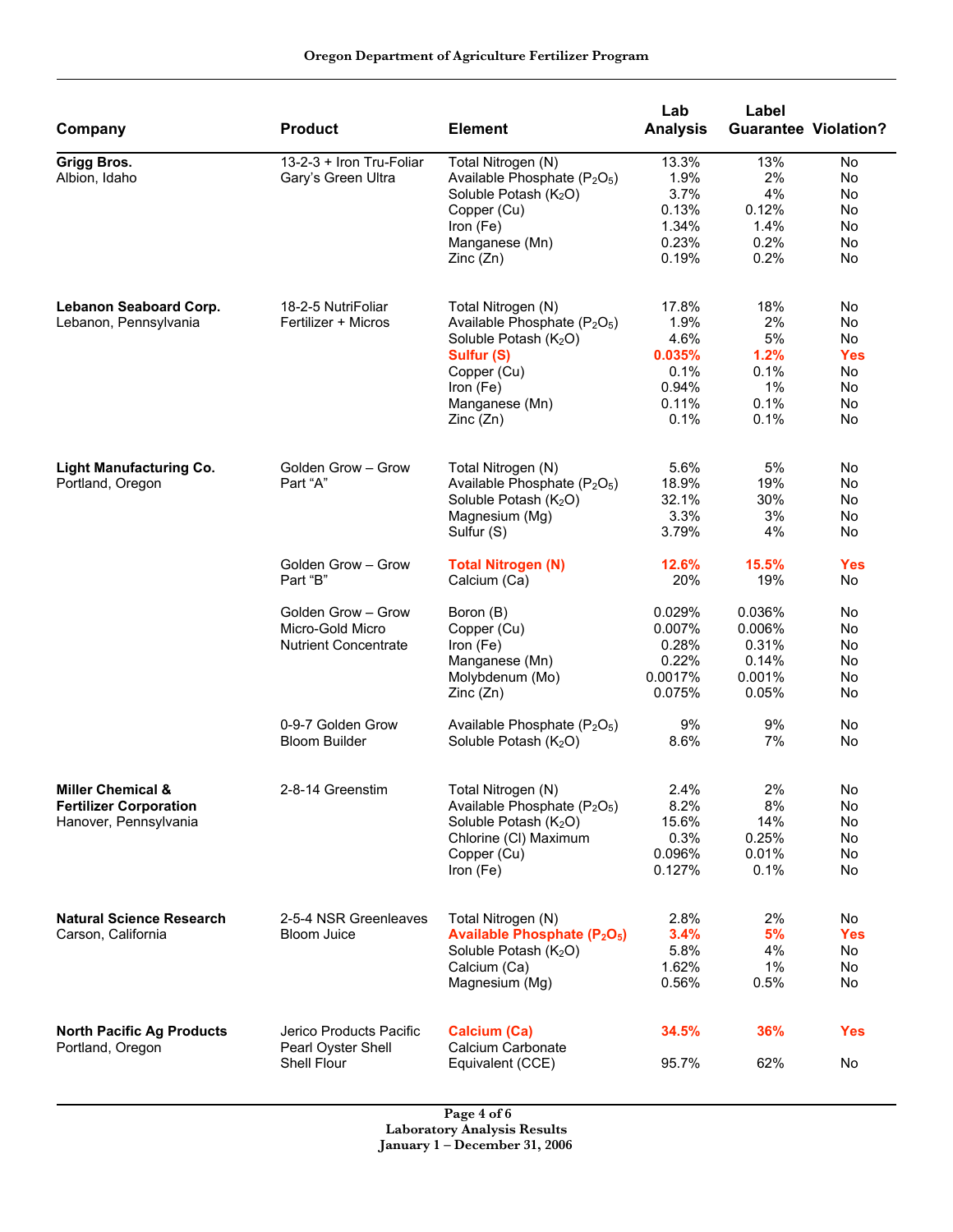| Company                                           | <b>Product</b>           | <b>Element</b>                                                             | Lab<br><b>Analysis</b> | Label<br><b>Guarantee Violation?</b> |            |
|---------------------------------------------------|--------------------------|----------------------------------------------------------------------------|------------------------|--------------------------------------|------------|
| Peak Minerals-Azomite, Inc.                       | Azomite Soil Sweetener   | Soluble Potash (K <sub>2</sub> O)                                          | 0.1%                   | 0.2%                                 | No         |
| Branson, Missouri                                 |                          | Calcium (Ca)                                                               | 15.1%                  | 15.8%                                | No         |
|                                                   |                          | Magnesium (Mg)                                                             | 0.52%                  | 0.5%                                 | No         |
|                                                   |                          | <b>Chlorine (CI)</b>                                                       | 0.06%                  | 0.1%                                 | <b>Yes</b> |
|                                                   |                          | Sodium (Na)                                                                | 0.31%                  | 0.1%                                 | No         |
|                                                   |                          | <b>Calcium Carbonate (CaCO3)</b>                                           | 37.8%                  | 43%                                  | <b>Yes</b> |
|                                                   |                          | Magnesium Carbonate (MgCO <sub>3</sub> )<br>Calcium Carbonate              | 1.8%                   | 0.7%                                 | No         |
|                                                   |                          | Equivalent (CCE)                                                           | 42.6%                  | 45%                                  | <b>No</b>  |
|                                                   |                          | % Passing 100 Mesh Sieve                                                   | 82.1%                  | 100%                                 | <b>Yes</b> |
|                                                   |                          | % Passing 40 Mesh Sieve                                                    | 92.2%                  | 100%                                 | No         |
|                                                   |                          | % Passing 20 Mesh Sieve                                                    | 98.1%                  | 100%                                 | No         |
|                                                   |                          | % Passing 10 Mesh Sieve                                                    | 99.6%                  | 100%                                 | No         |
|                                                   |                          | <b>Lime Score</b>                                                          | 39.28                  | 44                                   | <b>Yes</b> |
|                                                   |                          | <b>Moisture (Maximum)</b>                                                  | 4.15%                  | 2%                                   | <b>Yes</b> |
| <b>Rain Shadow Technologies</b>                   | <b>Bloomax Part A</b>    | <b>Total Nitrogen (N)</b>                                                  | 3.4%                   | 7%                                   | <b>Yes</b> |
| Lake Stevens, Washington                          |                          | Soluble Potash (K <sub>2</sub> O)                                          | 2%                     | 3%                                   | <b>Yes</b> |
|                                                   |                          | <b>Calcium (Ca)</b>                                                        | 3.5%                   | 7%                                   | <b>Yes</b> |
|                                                   |                          | Iron (Fe)                                                                  | 0.1%                   | 0.24%                                | <b>Yes</b> |
| <b>Round Butte Seed Growers</b>                   | $25 - 6 - 6 - 4(S)$      | Total Nitrogen (N)                                                         | 25.6%                  | 25%                                  | No         |
| Culver, Oregon                                    | Super Grow               | Available Phosphate (P <sub>2</sub> O <sub>5</sub> )                       | 6%                     | 6%                                   | No.        |
|                                                   |                          | Soluble Potash (K <sub>2</sub> O)                                          | 7.1%                   | 6%                                   | No         |
|                                                   |                          | Sulfur (S)                                                                 | 3.9%                   | 4%                                   | No         |
| Soda Springs Phosphate II                         | 0-3-0 Ida-Gro Pelletized | Available Phosphate (P <sub>2</sub> O <sub>5</sub> )                       | 6.5%                   | 3%                                   | No         |
| Soda Springs, Idaho                               | Phosphate                | Iron (Fe)                                                                  | 0.9%                   | 1.5%                                 | <b>Yes</b> |
| <b>The Guano Company</b>                          | 5-5-1 Super Bat Super    | <b>Total Nitrogen (N)</b>                                                  | 1.2%                   | 5%                                   | <b>Yes</b> |
| Trinidad, California                              | Tea Mix                  | <b>Available Phosphate (P<sub>2</sub>O<sub>5</sub>)</b>                    | 2.2%                   | 5%                                   | <b>Yes</b> |
|                                                   |                          | Soluble Potash (K <sub>2</sub> O)                                          | 0.6%                   | 1%                                   | No         |
| <b>Wilbur-Ellis Company</b>                       | 16-16-16-5.07(S)*        | Total Nitrogen (N)                                                         | 16.1%                  | 16%                                  | No         |
| Suver, Oregon                                     |                          | <b>Available Phosphate (P<sub>2</sub>O<sub>5</sub>)</b>                    | 15%                    | <b>16%</b>                           | <b>Yes</b> |
|                                                   |                          | Soluble Potash (K <sub>2</sub> O)                                          | 17.9%                  | 16%                                  | No         |
|                                                   |                          | Magnesium (Mg)                                                             | 2.87%                  | 2.53%                                | No         |
|                                                   |                          | Sulfur (S)                                                                 | 5.12%                  | 5.07%                                | No         |
|                                                   | 16-16-16-6.2(S)*         | Total Nitrogen (N)                                                         | 16%                    | 16%                                  | No         |
|                                                   |                          | Available Phosphate (P <sub>2</sub> O <sub>5</sub> )                       | 15.8%                  | 16%                                  | No         |
|                                                   |                          | Soluble Potash (K <sub>2</sub> O)                                          | 16.6%                  | 16%                                  | No         |
|                                                   |                          | Sulfur (S)                                                                 | 6.66%                  | 6.2%                                 | No         |
| <b>Wilbur-Ellis Company</b><br>Yakima, Washington | $0 - 0 - 60$             | Soluble Potash (K <sub>2</sub> O)                                          | 61.2%                  | 60%                                  | No         |
|                                                   | $11 - 52 - 0$            | Total Nitrogen (N)<br>Available Phosphate (P <sub>2</sub> O <sub>5</sub> ) | 10.9%<br>52.8%         | 11%<br>52%                           | No<br>No   |